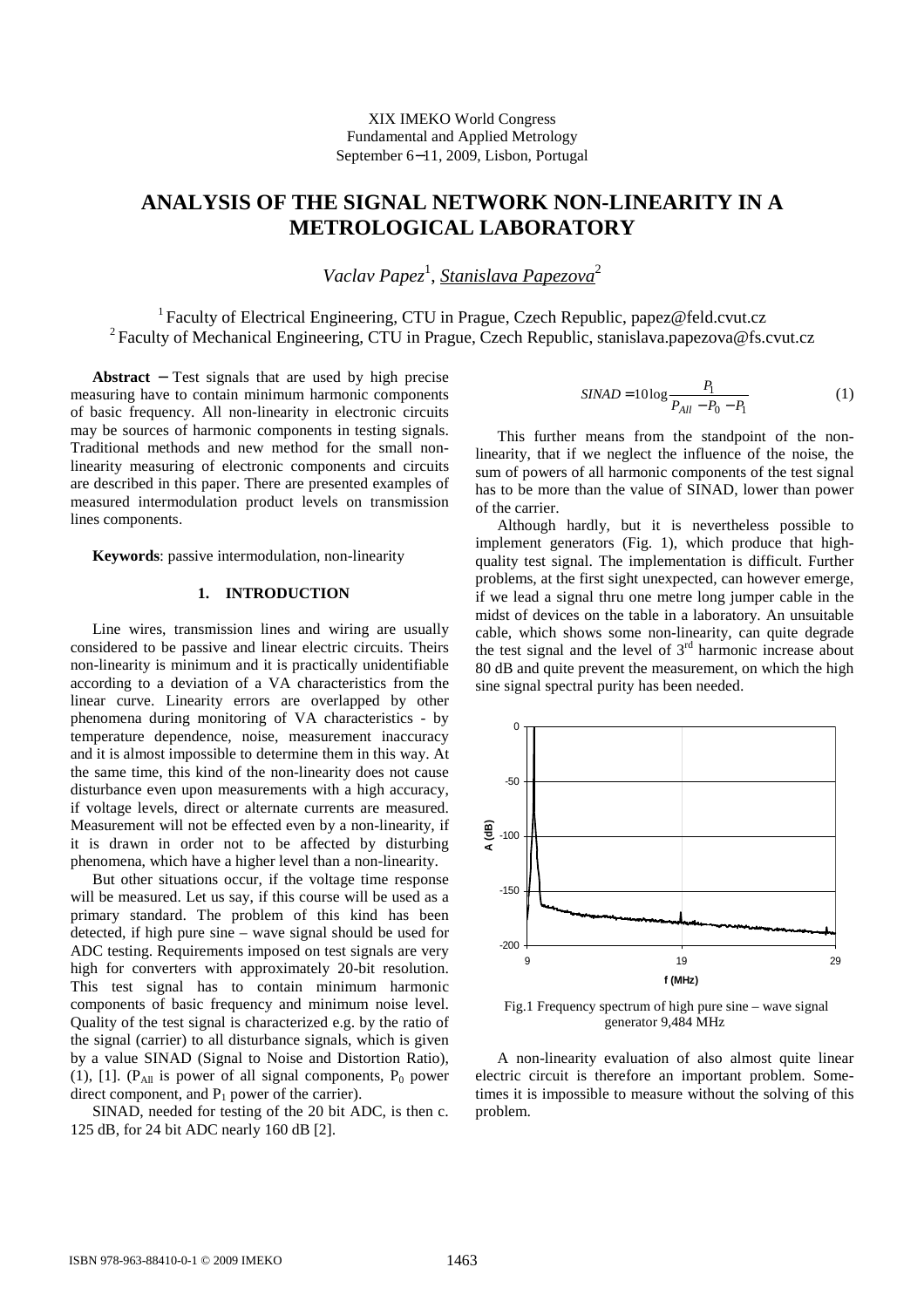#### **2. PASSIVE INTERMODULATION (PIM)**

Very seldom the systems are used for direct evaluation of a higher harmonic frequency, which is generated by a passive circuit at the exciting of a sine signal. CLT1 apparatus manufactured by RADIOMETER Company, which was produced in the late 1960s, was an example of that arrangement [3]. The principle of operation is indicated in the block diagram shown in Fig. 2.



Fig.2. The component linearity test equipment CLT-1

The output from the 10 kHz oscillator is feed via Attenuator AT to the special low distortion Power Amplifier PA. The output voltage of the latter is feed to the Low-Pass-Filter, LP, suppressing more the  $3<sup>rd</sup>$  harmonic, in order to obtain a very pure sinusoidal signal, which is applied to the, DUT, via the Matching Transformer. The exciting voltage, which is applied to the component, is measured by means of the Voltmeter M1. The 3<sup>rd</sup> harmonic voltage generated in the component under test, is passed via the Matching Transformer to the High Pass Filter, HP, which suppresses the exciting signal in order to avoid overloading of the Preamplifier A. The 30 kHz output signal of the Preamplifier is fed via the Band Pass Filter, BP, which keeps the noise bandwidth sufficiently low, to the 30 kHz Voltmeter M2, which indicate the  $3<sup>rd</sup>$  harmonic level.

This measurement procedure is however very difficult, because the used excitation generator and selective microvoltmeter have to show such harmonic distortion, which is insignificant against measured values, the apparatus has the sensitivity about –160 dBc in optimal case and it is possible to use it for two-terminal networks with the impedance from several  $\Omega$  to hundreds of k $\Omega$ .

 At the present time the non-linearity of low-nonlinear circuits is especially monitored by an evaluation of intermodulation signals [4]

Intermodulation signals are disturbing signals in general, which is based on two signals of different frequencies in the non-linearity. The frequency of the intermodulation signal *f<sup>n</sup>* is different from the frequency of the exciting signal *f<sup>1</sup>* and  $f_2$ , The value  $n=n_1+n_2$  is described as an order of the intermodulation product- See (2), fig.3.

$$
f_n = n_1 f_1 + n_2 f_2 \tag{2}
$$



Fig.3: Spectrum of intermodulation signals

The power level of the intermodulation product increases with the raising power of the exciting signal and with increase of the non-linearity.

In case of equal levels of exciting signals  $P_1 = P_2 = P_1$ , a power dependence of the level of intermodulation product *P<sup>n</sup>* and order of product *n* (3) is usually supposed.

$$
P_n = cP^n \tag{3}
$$

where  $c$  is a constant that is given by the deviation of the nonlinear dependence of non-linearity from the linear course.

This measurement of the third harmonic correspond to these measurement for a special case  $n=n_1+n_2=3$  and  $f_1 = f_2$ too.

Radio communications systems, especially mobile radio systems at present, are the most important field, where the inter-modulation distortion is monitored. Measuring equipment to this goal usually evaluates intermodulations of the third order using frequencies of the order of hundreds of MHz to order of GHz and they are designed for measurements in circuits with the characteristic impedance of 50  $\Omega$  with a use of directional coupling elements [5]. The sensitivity of the arrangement is -160 dBc at the excitation power 43 dBm with regard to noise floor and IN noise floor of the equipment.



Fig. 4 Schematic diagram of measuring system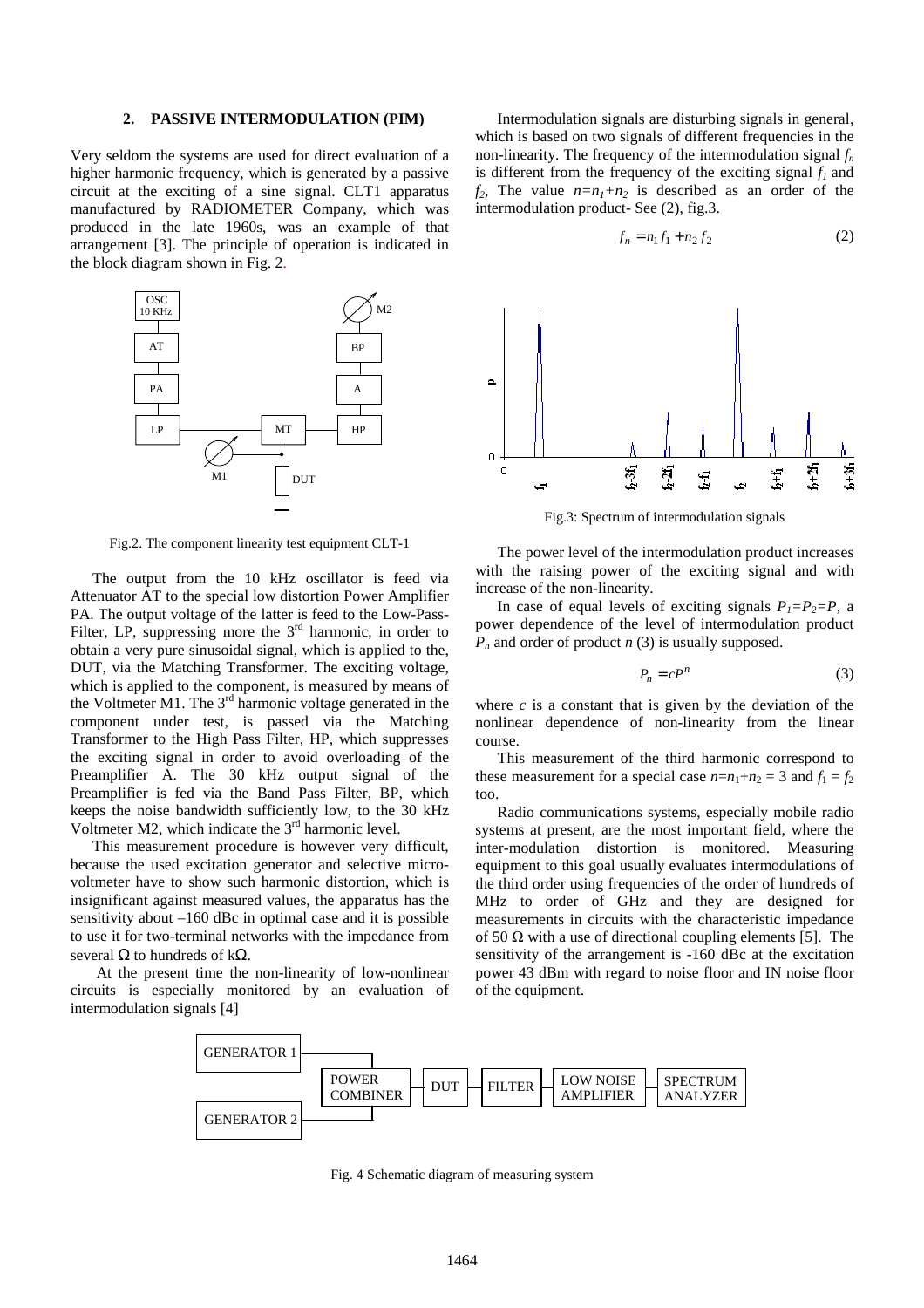For our purposes, these measurements cannot be considered too representative. Our systems work with frequencies about 2-3 orders lower. Characteristics of circuits with distributed parameters are far less significant at measured part. A skin effect displays otherwise too. The block diagram arrangement, which has been realized and further used for measurement PIM, is shown in Fig. 4.

The system works on lower frequencies, c. 100 kHz until 4,5 MHz. Its construction is based on available equipment and should achieve the maximum intermodulation immunity. Only this way it is possible to achieve a maximum sensitivity of measuring intermodulation; signals generated by the measuring object do not overlap the signals, which are generated by the system.

The most demanding parts of the system from the construction point of view are the power combiner and filter. In these the exciting signals f1 and f2 with the high power act at the same time and undesirable IM products are likely to emerge.

The frequency plan according to the narrow band crystal filter with a central frequency 4,4 MHz and with the bandwidth 8 kHz, which was available, has been chosen for realized measuring system.

The first generator works in frequency bandwidth from 3 to 4,5 MHz, second generator works in frequency bandwidth from 0,1 to 0,5 MHz and the measurement is realized at the frequency f1 +2f2.

High requirements are set also on excitation generators, which must embody a high spectral purity, in order for its

signal noise in the frequency band of the evaluated signal not to reduce the sensitivity of the measuring.

Higher requirements are imposed from this point of view on the first generator, because the measuring frequency is always near to its operating frequency, where inconsiderable noise level is produced by common generators too. The typical frequency dependence of the signal to noise ratio of the phase noise in surroundings of carrier for generator SMY 01 and frequency 4,1 MHz is displayed in Fig.5.

The noise level of this generator is too high to be used in measuring system, as well as by other tested generators. With its usage, it would be possible to measure only intermodulatory products with the signal to noise ratio that is higher than approximately -140dB.

A resulting filtering out of disturbing signals, which are produced by frequency filter of generator on its output, is very difficult too. A complicated generator (synthesizer) with a complicated signal processing on a low level always generates phase and broadband noise with a high level.

A simple generator with direct way of the signal is preferable to be used from aspect of achievement of the highest spectral purity of the test signal. The signal is generated directly on required frequency and on a high level and it does not have to be amplified anywhere to achieve the required output power with a high gain in this signal generator. The used generator has been specially designed for described measuring system as an electron-coupled oscillator using electron tube. This solution, resembling a small electronic CW transmitter from half of the last century, has been chosen, since it allows achievement of the highest spectral purity of the test signal.



Fig.5 Frequency spectrum of sine-wave signal generator SMY 01 at frequency 4,1 MHz with frequency spacing of carrier 0 to 400 kHz

The generator is planted by 12 W wideband pentode with anode mutual conductance 15 mmhos and mutual conductance for g2 3 mmhos. It supplies maximum output power 10 W. Spectrum of the output signal for working frequency 4,1 MHz is displayed in Fig. 6.



Fig.6 Frequency spectrum realised electron coupled oscillator at frequency 4,1 MHz with frequency spacing of carrier 0 to 400 kHz

The realized generator gives far better spectral purity of the signal than a commercial signal generator. Its disadvantage is only lower stability of the frequency, so that the frequency of the generator has to be continuously checked by a counter during the measuring, in order to enable adjustment of the generator in case of need.

The second generator can be implemented with better use of commercial equipment and parts, with regard to higher frequency spacing towards the measuring frequency,

The undesirable disturbing signals, that are produced by the generator in the area of measuring frequencies, can be cleared out by use of filter, e.g. by low-pass filter, because measuring frequency is almost about one order higher, than operating frequency of the generator.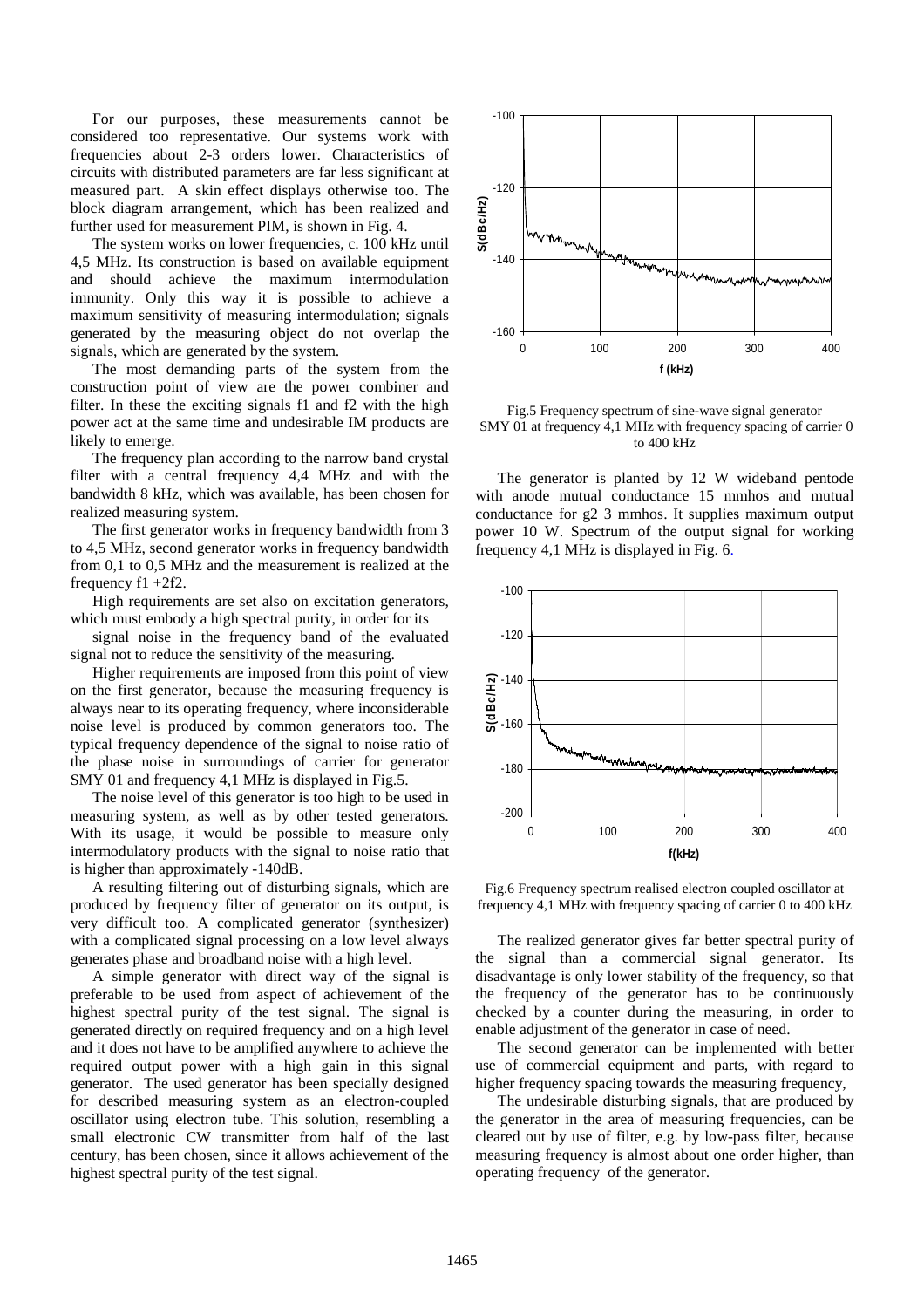The second generator is composed together from commercial signal generator, linear power amplifier and filter. The signal generator supplies a test signal with a low level, approximately 10 dBm with possibility to control amplitude and frequency. Signal to noise ratio in the range of measuring frequencies for carrier at intervals 0,1 to 0,5 MHz, corresponds to the signal to broadband noise ratio and it ranges from -120 to -140 dBc/Hz. The used amplifier supplies maximum output power 20 W, it has the gain practically 40 dB and a noise from 10 to 16 dB. The signal to broadband noise ratio at the output of amplifier is slightly worse than at an exciting generator, but however always better than -100 dB. At the output of amplifier, the connected filter makes it possible to achieve further marked improvement of the signal to noise ratio. The frequency response, displayed in Fig.7, is reached with a simple lowpass filter LRC with ladder structure of the  $11<sup>th</sup>$  order. The total suppression of disturbing products of the second generator in the area measuring frequencies reaches approximately 200 dB.

The power combiner is implemented as a diplexer with high-pass and low-pass filter, which always transmits the signal of the connected generator and suppresses the signal of the second generator, see Fig.8.



Fig.7 Frequency response of low-pass filter; resulting spectrum of the 2nd generator.



Fig.8: Principal circuit diagram of power combiner and filter

Only this way it is possible to provide the minimal influence of one generator on the second even if the load of the power combiner would be very mismatched. High intermodulation immunity implicates the using of special components. Coils must not have ferro-magnetic core. No ferro-magnetic materials can be used by the construction, not even as screws. Capacitors are micaceous, consisted of the unplated mica, with electrodes made of metal foil, because even the contact terminal with plating causes nonlinearity.

A current sensor, which serves as indication of service current during measurement too, is inserted at the output of a power combiner. Common current transformer or current probe cannot be used, with regard to requirement of maximal linearity, here also valid. The special current transformer used here is implemented without ferromagnetic core, rather by method corresponding to Rogowsky potentiometer. The voltage at the resistor, whose value is at the loading small, when compared to the absolute value of reactance of potentiometer coil, is approximately proportional to the current carried through conductor, which is enlaced by potentiometer.

 Attenuation of the signal transmission is 0,5 dB maximum, from generator to DUT past a channel of lowpass filter and also a channel of high-pass filter in the area of used frequencies. Attenuation of signal transmission between outputs of generators is approximately 40 dB and it is sufficient to suppress the creation of measurable level of intermodulation products in circuits of generators.

The filter ensures separation of a measured intermodulation signal with very small level and power exciting signals. Then it must have a minimal input impedance for an exciting signals, in order to reflect these signals and instead of being loaded with their power and higher impedance (real) for the evaluated signal, which goes through with the low attenuation.

Filter has to be considerably selective, in order to prevent creation of the intermodulation products in the following low noise amplifier or directly in spectral analyzer were not generated owing to penetrating exciting signals. The design of the filter comes out of a piezoelectric crystal filter, which has suitable narrow band-pass characteristic and a great attenuation in the stop band. However, the crystal filter does not bear up against power of the exciting signal and its intermodulation immunity is low for our function. Therefore the filter was buffered by special tuned circuit with a high Q factor and intermodulating immunity on a feeding side. The circuit has to be again designed by a special way, it has an air coil and a vacuum capacitor placed in a dimensional shield, see Fig.9. The tuned circuit works like a high linear band pass filter and on the whole it remarkably improves characteristics of the filter. The total suppression of both exciting signal by the filter is better than 100 dB, the attenuation of the measured signal is at the limit of 6 dB.

The low noise amplifier significantly increases total sensitivity of measuring system. It decreases its noise figure, which can reach also value about 32 dB when a common spectral analyzer is used as a selective detector of level. The low noise amplifier with noise 3 dB and gain 40 dB decreases the noise to value from 3 to 4 dB and so it increases the system sensibility by approximately 28 dB.

The spectral analyzer HP 8560 is used for evaluating the intermodulating signal level.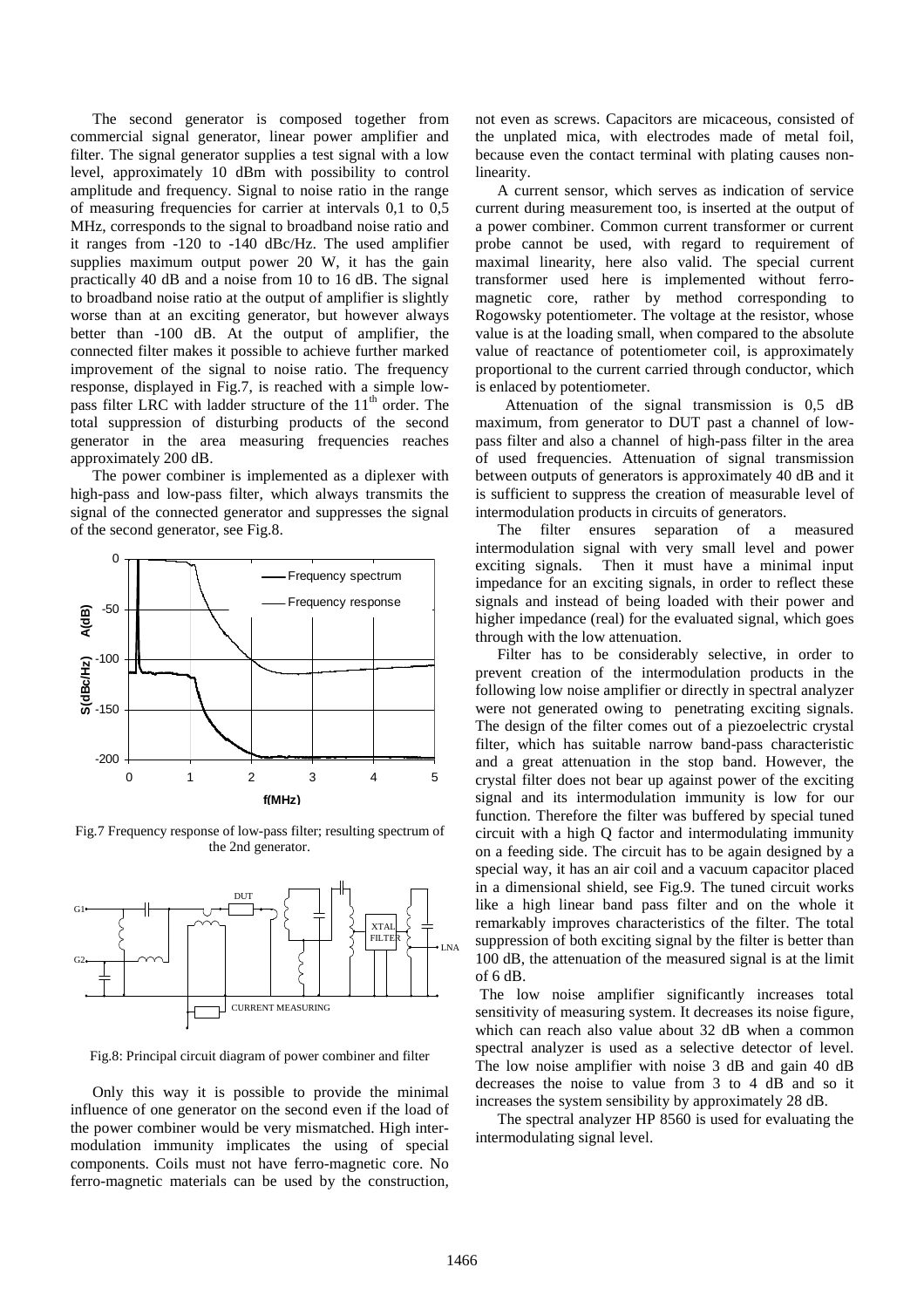

Fig. 9. Input resonant circuit of the filter

This arrangement allows to work with currents up to 0,6 A and power to 40 dBm in measured circuit. The arrangement sensitivity is approximately - 180 dBc with regard to a noise floor and IM noise floor of the equipment at the maximal level of the excitation signal.

# **3. NON-LINEARITY EVALUATION**

Measurement has been made by described above arrangement on connectors of N type and jumper cables with connectors of N type that are used in our laboratory.

Tested connectors were interconnected with measuring equipment by segments of coaxial cable, which has been soldered on equipment terminals.

 An AIRCOM PLUS type cable, out of cables, which were available, has been chosen. This cable, with length section approximately 1 m, did not generate íntermodulation products at measurable level.

Further cable section was broken. Furthermore, this cable section was broken and fixed by male connectors N, which were connected each other by female-female adapter and measuring has been repeated. The dependence of intermodulation products of  $3<sup>rd</sup>$  order level on a level of a driving signal is stated in Fig. 10 at the connection by various adaptors.

If a mechanical defect is not on contacts or these are not polluted, the materials, out of them contacts and connector are produced, have the biggest influence from the point of view of the level of generated intermodulation products. The lowest level of PIM was shown by connectors with a pure silver-coated surface, in which ferro-magnetic metals are not used, e.g. types BN 922484, adapter BN 293750, manufactured by Spinner company, 1AA4549, manufactured by Tesla company. On the contrary, the used, e.g. types BN 922484, adapter BN 293750, manufactured by Spinner company, 1AA4549, manufactured by Tesla company. On the contrary, the connectors with nickelcoated surface or steel parts, e.g. NC1459, supplied GES company types, shown high-level of PIM. Connectors with gold-coated contacts or their parts show ambiguous results. The technological production process of gold plating is an evident reason for this; Gold plating is prepared with Ni interlayer between background material and gold in order to improve the adhesion. Ni layer, if it is not prepared with a special process, is ferromagnetic and causes non-linearity of the conductor, in which it is integrated.



Fig. 10 The dependence of N adaptors generated IM products level on a level of driving signal



Fig. 11. Tested PCB line-meander line

This effect was experimentally tested on PCB with various surfaces of lines connection, see fig 11. A strip line of a length 360 mm with characteristic impedance 50  $\Omega$  on glass epoxy resin material FR4 has been compared, see fig.12. The PIM level generated by line with pure Cu surface, with tin-plated surface or chemical gold plating was practically the same and very low, on the resolution limit of the measuring system. Markedly higher was the PIM level at the power line with a galvanic gold plated surface with Ni interlayer (3µm Ni, 1 µm Au).

Roughly 1 m long sections of cables with male N connectors at their ends were tested for measuring on jumper cables. The gates of the measuring arrangement were settled by female connectors N of the type BN 290500 and hoods BN 005670 by means of short sections of AIRCOM PLUS cable, on which it was possible to connect tested cables. Measuring results on the cable with higher level of PIM are summarized in Fig. 13.